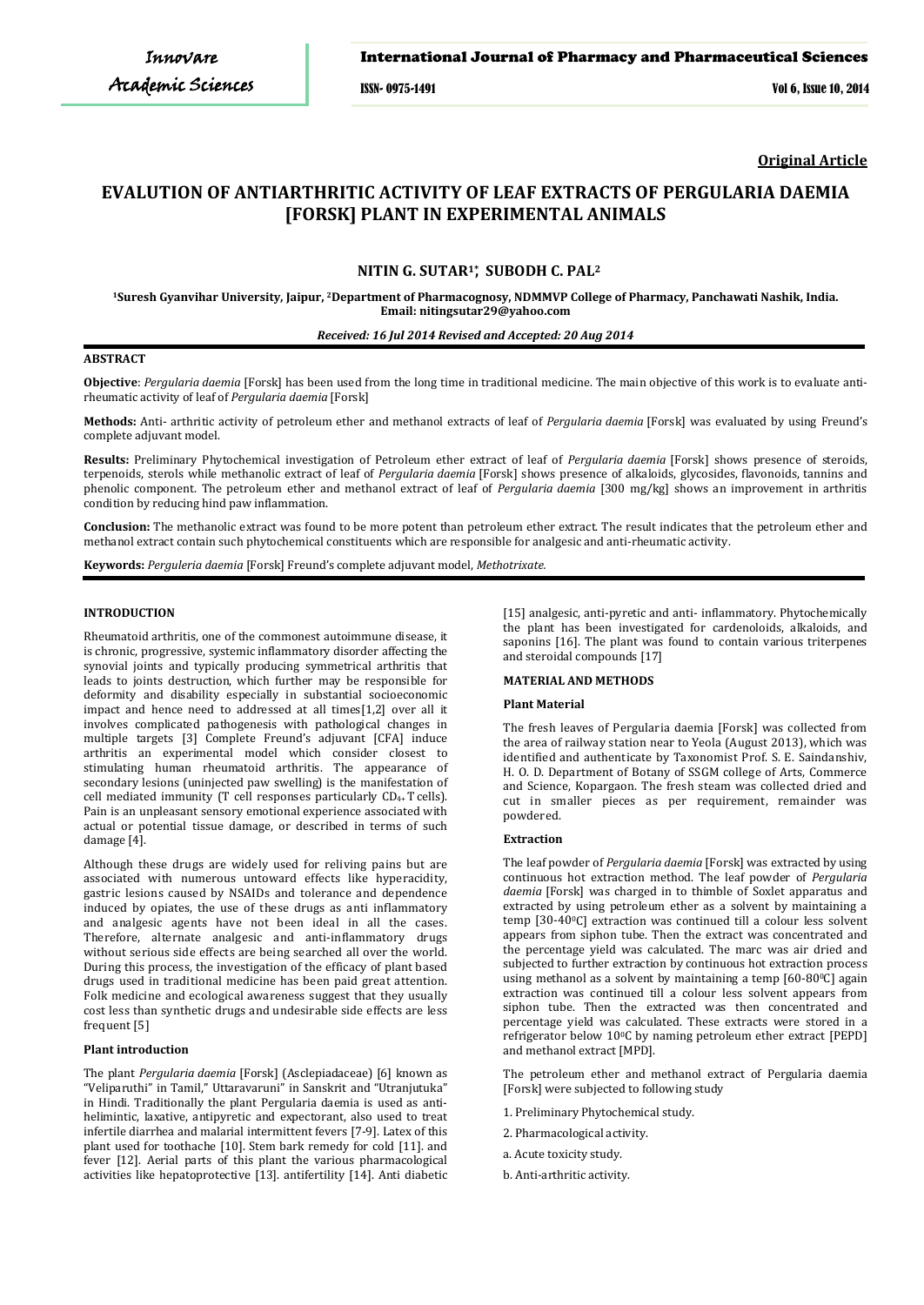## **Animals**

Albino mice of either sex weighing between 25-30 gm and albino rats of either sex weighing between 180-220 gm were procured from National Toxicology Centre Pune for experimental purpose. The animals were acclimatized to laboratory condition for 7 days. Animals animals have free access of water and standard pellet animal diet (Chakan oil Mill, Pune; India) *ad libitum*. All animal studies were performed in accordance to guideline of CPCSEA and Institutional Animal Health Committee [IAEC] of Sanjivani College of Pharmaceutical Education and Research Kopargaon, Maharashtra [CPCSEA registration no-1093/PO/a/2007/CPCSEA,

## **Drugs**

*Methotrexate* [0.75mg/kg] all chemicals of analytical grades, *Methotrixate,* and Methanol extract were dissolved in distilled water just before administration. Petroleum extract was suspended in CMC [0.5%]. A gastric catheter was used for oral drug administration. The extract did not show any sign and symptoms of toxicity till oral dose 2000mg/kg hence the extract was used in range of 100-300mg/kg orally assuming that  $LD_{50}$  dose is 2000mg/kg.

#### **Preliminary Phytochemical screening of extract**

The extracts were subjected to preliminary phytochemical test for detection of phytoconstituent. 0.5 gm of extract was dissolved in 5 ml of water filter it and the filtrate test were performed [18].

#### **Determination of LD50 of leaf extract of** *Pergularia daemia* **[Forsk]**

The acute oral toxicity of leaf extract of *Pergularia daemia* [Forsk] was determined by using Swiss albino mice of either sex weigh between  $25 \pm 02$  gm maintained under standard condition. The animals were fasted for 3 hr. prior to the experiment. Animals were administered with the single dose of either petroleum ether or methanol leaf extract of *Pergularia daemia* [Forsk] and observed for its mortality up to 48 hrs. study period (short term toxicity). Based on short term toxicity profile, the next dose was decided as per OECD guideline No. 425. Since no mortality was observed up to dose 2000mg/kg. From the LD50 dose, 100mg/kg and 300mg/kg dose were selected and considered as low and high doses respectively [19].

#### **Assessment of anti-arthritic activity**

#### **Anti-arthritic activity**

Thirty six preselected male rats (having mean displacement value without any significant difference) were divided in six groups each consisting of 06 rats. All rats were made arthritic by single intradermal injection of 0.1 ml of Complete Freund's adjuvant (CFA) containing 1.0 mg dry heat-killed *Mycobacterium tuberculosis* per milliliter sterile paraffin oil into a foot pad of the left hind paw of rats and immediately after this following treatment was started for the period of next 21 days. [20].

#### **Results**

Preliminary Phytochemical analysis of Petroleum ether extract of leaf of *Pergularia daemia* [Forsk] shows the presence of Steroids, sterols, terpenoids where as methanol extract of leaf of *Pergularia daemia* [Forsk] shows presence of alkaloids, glycosides, tannins, flavonoids and phenolic component.

#### **Acute toxicity study**

Both petroleum ether and methanol extracts did not produce any sign and symptoms of toxicity.

## **Assessment of anti arthritic activity**

60 minutes after dosing, the left hind paw volumes of displacement using digital plethysmometer and appearance as well as severity of secondary lesions were measured on  $1^{st}$ ,  $7^{th}$ ,  $14^{th}$  and  $21^{st}$  day. Thereafter Radiographic analysis investigations were carried as a supportive parameters using the procedure mentioned below.

**Table 1: Secondary lesions observed due to effect of Petroleum ether and Methanol extract of leaf of** *Pergularia daemia* **[Forsk] as antiarthritic activity by Freund's adjuvant induced arthritis.**

| Gr. No. Treatment Secondary lesions |           |                     |            |            |  |
|-------------------------------------|-----------|---------------------|------------|------------|--|
|                                     | $1st$ dav | 7 <sup>th</sup> day | $14th$ dav | $21st$ dav |  |
| 1 Vehicle-10 ml/kg                  | $---$     |                     | $^{++}$    | $^{+++}$   |  |
| $2$ PEPD-100 mg/kg                  | $---$     |                     | $^{++}$    | $^{+++}$   |  |
| $3$ PEPD-300 mg/kg                  | $---$     |                     | ÷          | $^{++}$    |  |
| $4 \text{ MPD} - 100 \text{ mg/kg}$ | $---$     |                     | $^{++}$    | $^{+++}$   |  |
| 5 MPD-300 mg/kg                     | $---$     | $---$               |            |            |  |
| 6 Methotrexate                      | $---$     | $---$               | $---$      |            |  |
| $0.75 \text{ mg/kg}$                |           |                     |            |            |  |

Nil: ---; Mild: +; Moderate: ++; Severe: +++, *Note: Secondary lesions were collectively observed in the ear, fore-paws, hind-paws and tail of rats (Newbould, 1963*).



**Fig. 1: Effect of Petroleum ether and Methanol extract of leaf of**  *Pergularia daemia* **[Forsk] as anti-arthritic.**



**Control Std-** *Methotrexate*



**Sample- Methanol extract**

**Photographs. 1, 2, 3 are of Anti-arthritic activity of Effect of Petroleum ether and Methanol extract of leaf of** *Pergularia daemia* **[Forsk]**